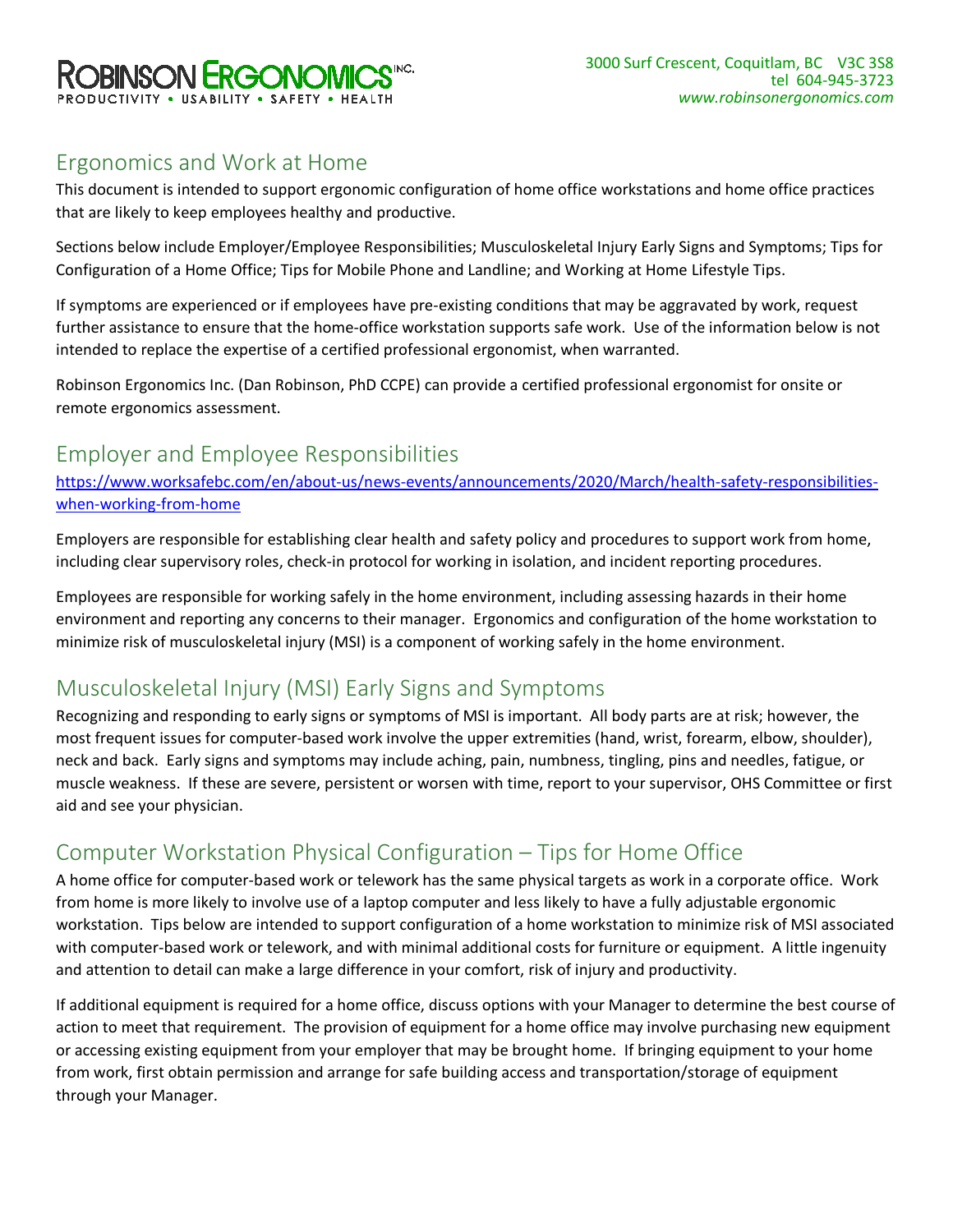### Physical Workstation Configuration Targets:

Posture: 90° to 100° angle at knees, hips, and elbows. Everything else straight and elbows close to body.



Monitor: top menu bar at eye height (lower if bifocal or progressive lenses); arm's length away; centred to nose (if 2 monitors, centre the primary); orient 90° to window.

Lighting: even light levels; background no more or less than 2x monitor brightness; no glare or hot spots on the monitor/desk.

Keyboard/mouse or worksurface: at elbow height with relaxed shoulders; centre on the 'b' key or middle of alpha keyboard; mouse close and immediately beside keyboard.

Feet on the floor or well-supported in front of the chair.

#### Chair and keyboard/mouse height

Ideal chair height places feet solidly on the floor, knees at 90-100° and elbows at or slightly above keyboard/mouse height. There are two aspects to this fit – chair height and keyboard/mouse height. If you have a height adjustable chair and/or desk, adjust those to fit. If not:

*Chair too short or keyboard/mouse too high?*



1. Add a cushion or a folded towel/blanket on top of the seat pan to raise the chair height. Or,

2. Find a lower worksurface to bring the keyboard/mouse down to elbow height. Or,

3. Lower the keyboard/mouse to your seated elbow height by using a small shelf or plank that rests on your lap to support the keyboard/mouse.

*Chair too tall or adjusted too high to provide solid foot support on the floor?*

- 1. See the options above to lower the keyboard/mouse and allow the chair to be lowered. Or,
- 2. Place a footrest or other stable item (e.g., box, books, briefcase) beneath your feet for support.

#### Monitor height

Set the top menu bar at eye height by adjusting the monitor stand, installing a monitor riser or use another stable support of appropriate height. A shelf, box, books or reams of paper can work well.

#### *Wearing bifocal, trifocal or progressive lens glasses?*

Ideal monitor height will be lower than eye height and is based on the reading zone in your glasses for arm's length. Prescriptions differ, so this will need some trial and error to find a monitor height that does not need backwards head tilt to read mid-screen. Or, consider computer prescription glasses.



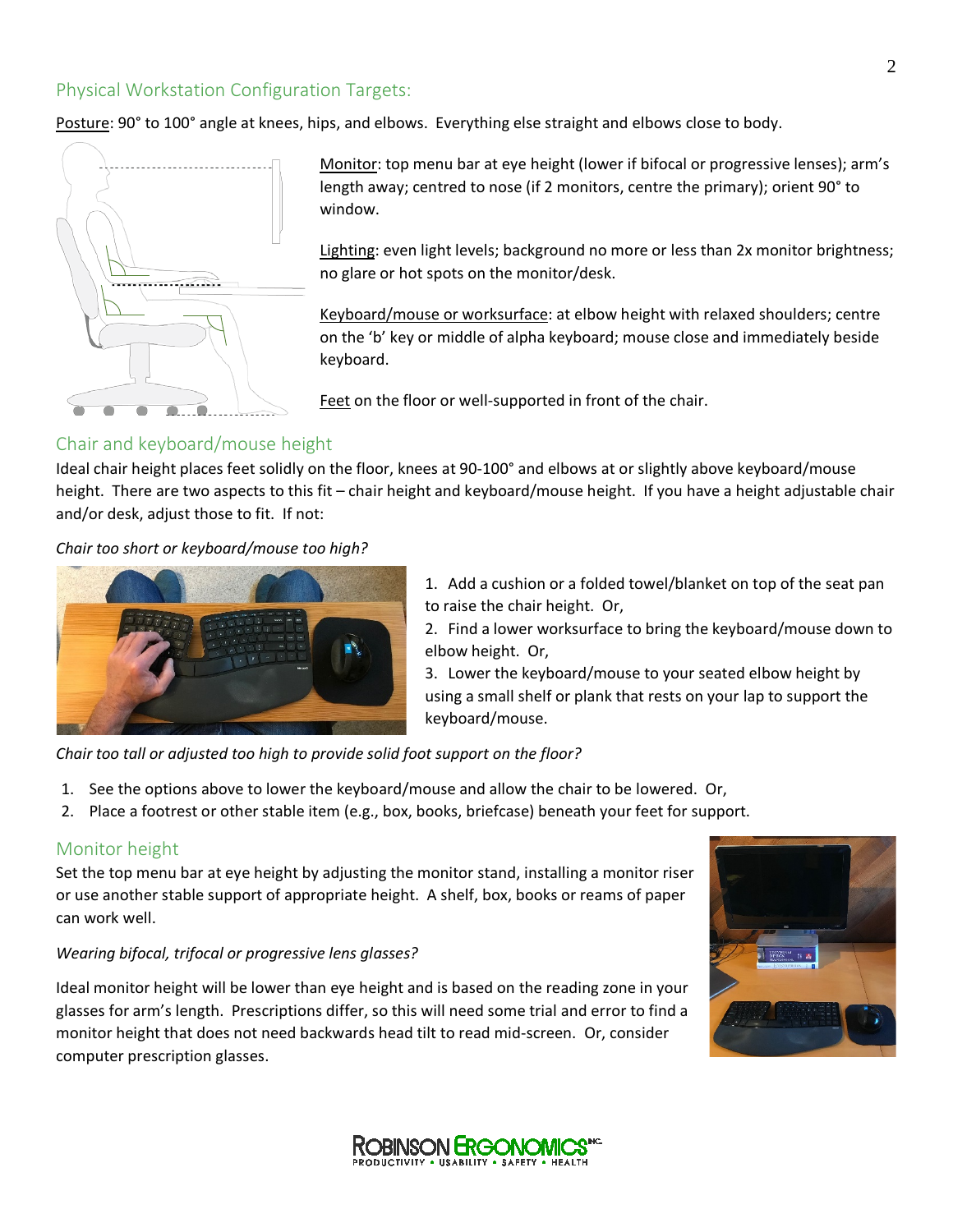### Placement of paper reference materials

The ideal location for paper reference materials is between the keyboard and monitor.

- 1. Consider the use of an inline document holder such as 3M DH640 or VuRyte 180DC. Or,
- 2. Use a 3" binder or clipboard to angle the document for easier reading.

### Laptop Tips

Laptop keyboard and monitor are connected. Great for portability but poor for physical configuration. Prolonged use of a laptop with poor physical setup increases risk of neck, back and shoulder MSI.

- 1. Add a peripheral keyboard and mouse set at elbow height. Bluetooth or single USB keyboard/mouse system (e.g., Microsoft Sculpt Ergonomic Desktop L5V-0002) makes connection easier. Bonus Tip for MS Sculpt Ergonomic Desktop: put mouse beside the keyboard and number pad to the right.
- 2. Use the laptop as a monitor or add a peripheral monitor. Set the top menu bar at eye height by installing a laptop stand or monitor riser, or use a shelf, box, books or other stable support.

### Using two monitors or laptop as a second monitor

If work benefits from the use of two monitors, setup of two monitors depends on how they are used.

- 1. Use one monitor for most work and the second monitor for reference materials. Align the primary monitor as if it was the only monitor. Centred on you and your keyboard, arm's length away and top of the monitor at eye height. Put the second monitor tight beside the primary on the mouse side (usually the right) and angle the second monitor slightly towards you. Drag active work onto the primary monitor (e.g., use the second monitor to track incoming emails but move longer emails onto the primary monitor to read or write).
- 2. If two monitors are used equally and simultaneously, align the midpoint between the monitors to your keyboard and angle both monitors equally towards you.
- 3. If the second monitor is a laptop, you have two choices:



a. Treat the laptop like a normal second monitor raised so top of the screen is at eye height (see left). Or,

b. Treat the laptop like a reference document immediately between the primary monitor and keyboard (see right). Angle the laptop to be able to view the lower menu bar on the primary monitor. The laptop is for reference materials only.